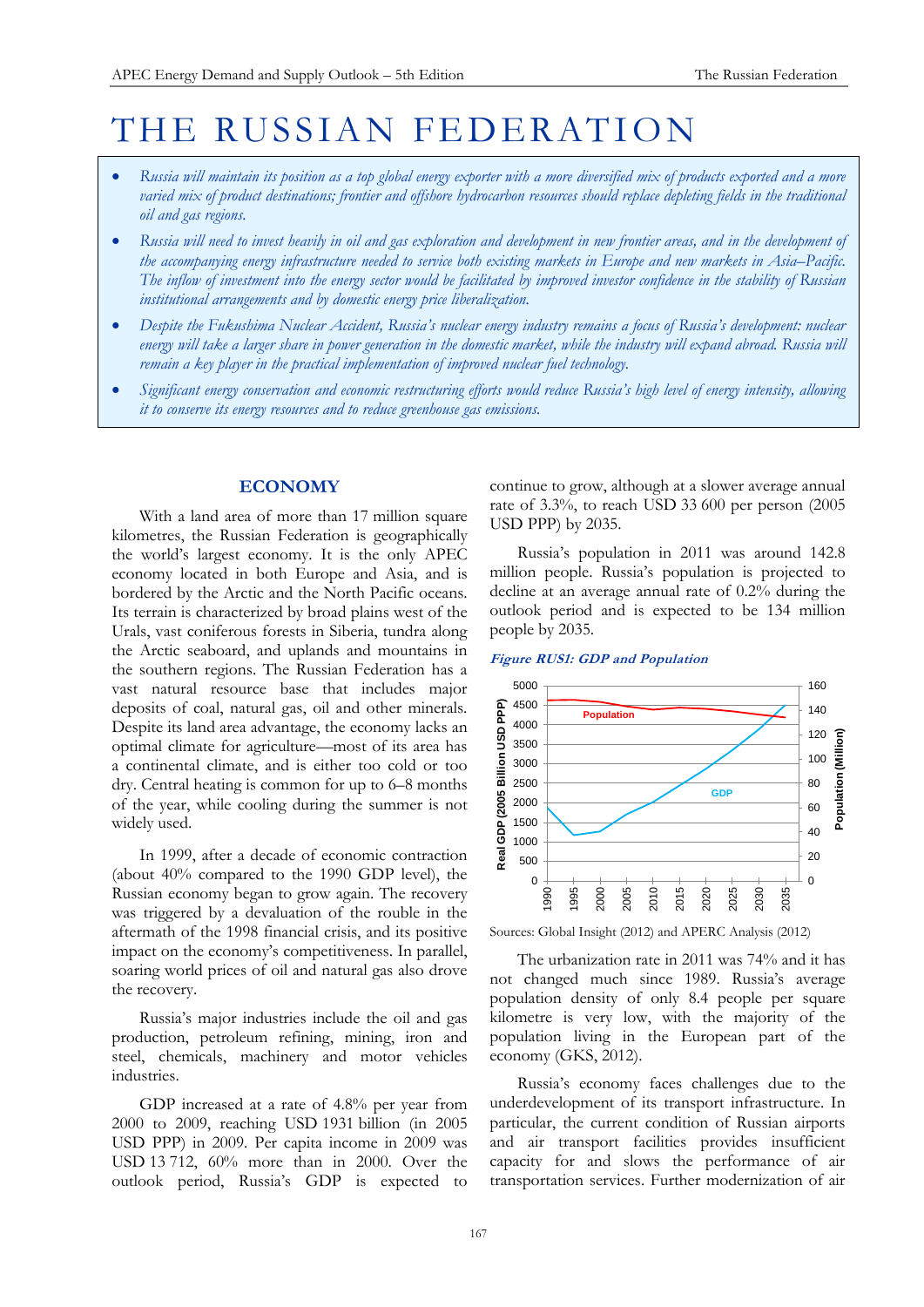and rail transport is planned in connection with Russia's programs for hosting the 2014 Winter Olympic Games, the 2018 Football World Cup, and the 2020 World Expo.

The total length of Russian roads in 2009 was 983 000 kilometres (km), 80% of which was paved. The country had only 29 000 km of high-speed divided highways connecting big cities (GKS, 2012). Further development of highways will be necessary if the big cities are to be connected.

Russia has a state railway system with a total length of 83 000 km, but only some cities have highspeed train services. Almost all towns in Russia regardless of size are served by regional bus services. Subway systems have been introduced in seven of Russia's major cities, and all cities have extensive city bus systems.

Russia's pipeline transport is underdeveloped relative to the potential oil and gas supply. The total length of the pipeline system in the economy was 233 000 km in 2010, 167 000 km of which was gas pipeline, 49 000 km was oil pipeline, and 16 000 km was oil products pipeline.

Russia maintained its place in the top three automobile markets in Europe, following Germany and the UK. Vehicle production in 2011 was 1.7 million units.

# **ENERGY RESOURCES AND INFRASTRUCTURE**

In terms of proven reserves, the Russian Federation holds 21.4% of the world's gas, 5.3% of its oil reserves, 18.2% of its coal reserves, and about 14% of its uranium ore reserves (BP, 2012). Even more resources remain to be discovered, but the formidable obstacles of climate, terrain and distance hinder their exploitation.

The Russian energy sector is very important for the security of the global energy supply. The economy is the world's largest exporter of energy overall, and also the largest exporter of natural gas, and the second-largest exporter of oil. In addition, Russian-labelled nuclear fuel is used at 74 commercial reactors (17% of the global market) and 30 research reactors in 17 economies worldwide, and the economy provides over 40% of the world's uranium enrichment services (ME, 2012).

However, Russia's oil resources in the traditional oil producing regions are believed to be heavily depleted, with more than 50% of the economicallyrecoverable resources already produced. In the Urals and Volga regions, resource depletion is believed to exceed 70%. The share of remaining resources that is

hard-to-recover is constantly growing. Almost 80% of Russia's oil production comes from large fields with remaining lives of 8–10 years. Newly developed resources are often concentrated in middle-size and small-size deposits (ME, 2012). Without the development of new fields in remote areas, oil production is likely to peak at 550 million tonnes of oil equivalent (Mtoe) per year by 2020 and then decline to 400 Mtoe per year by 2035.

The refining industry in Russia includes about 30 major refineries with a total capacity for primary processing of about 254 million tonnes of crude oil per year (ME, 2012). Most of these refineries are older facilities that do not meet modern standards for energy efficiency or environmental protection. During the outlook period, the refinery industry of Russia will need to undergo modernization, with priority given to the cracking processes needed to produce the lighter fuels (such as gasoline, diesel, and jet fuel) most in demand in the market. The Russian Government's export policy favours the export of petroleum products rather than crude oil, which implies that Russia will need a large expansion of refinery capacity by 2035.

The oil sector is heavily controlled by the Russian Government and this control will increase after the state-owned Rosneft takeover of TNK-BP. The merger will create the world's largest listed oil company with a daily output of 4.6 million barrels in oil-equivalent terms (Reuters, 2012).

The gas industry of Russia has a more favourable resource situation than the oil industry. The proved natural gas resources in Russia, estimated at 44.6 trillion cubic meters (BP, 2012), should be adequate to meet both domestic market and export demands in the outlook period. Russia will continue to be a major gas supplier to Europe and planning is in progress for major export projects to serve the Asia– Pacific region.

About 79% of the gas production in 2009 was from Gazprom, a state-controlled corporation. Gazprom is also the owner of Russia's pipeline network. The company is the main gas supplier to domestic and export markets, and is the owner of most of the basic infrastructure of the Russian natural gas business.

The remaining reserves of coal in Russia amount to more than 190 billion tonnes or 18% of the world reserves. At current rates of coal consumption in the economy, these reserves will be sufficient for 800 years. Unlike the oil and gas sector, the coal industry has no large state-controlled company and is almost 100% privatized.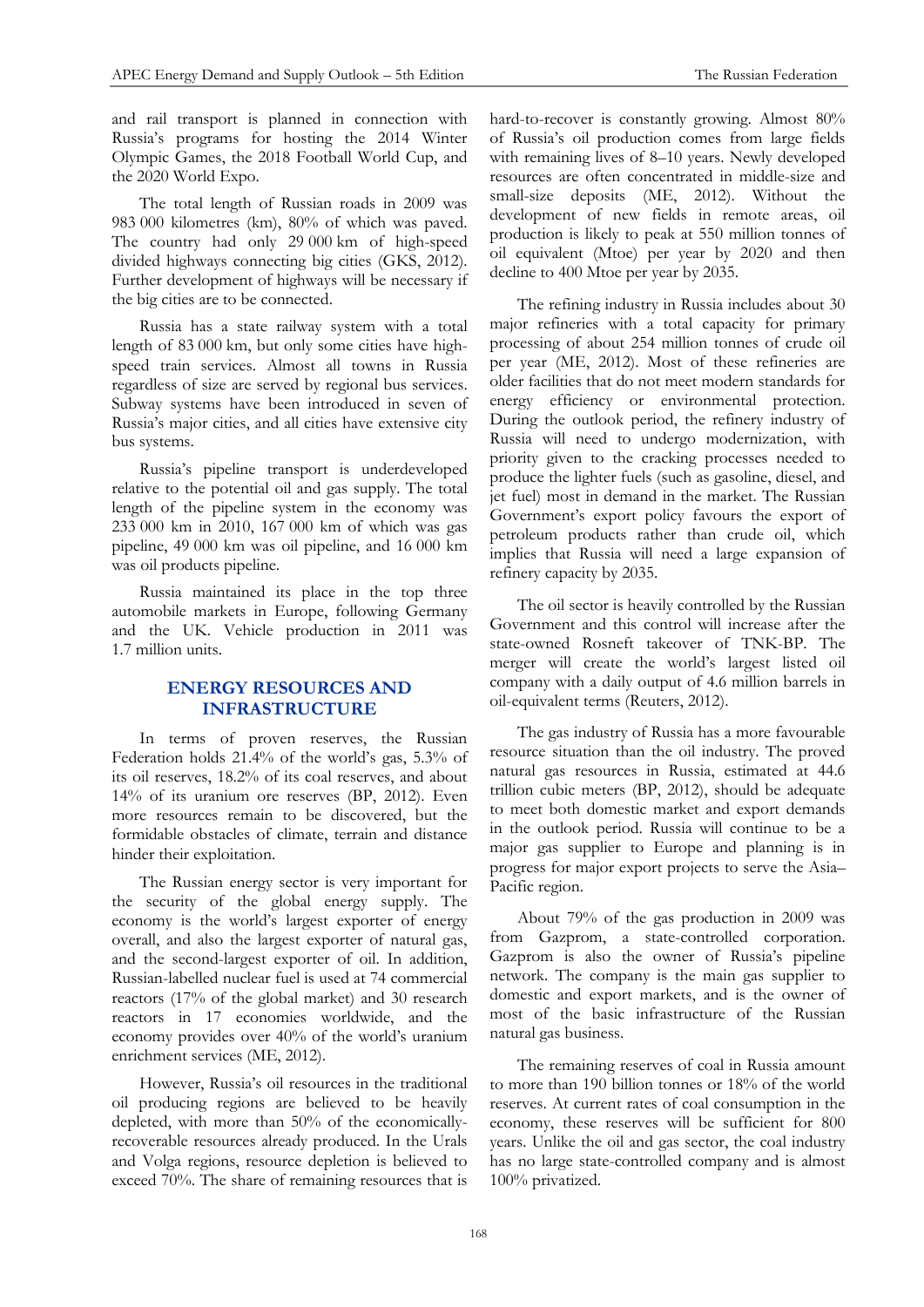As of 2010, the generation of electricity and heat in Russia from thermal sources was provided by six wholesale generating companies, which operate without regard to territorial boundaries, and 14 territorial generating companies. These companies are mostly privately-owned with some state participation. RusHydro operates most of Russia's hydropower stations. Rosatom operates all Russia's nuclear energy power plants. Both of these companies are state controlled.

Russia has the world's largest and oldest district heating system with centralized heat production and distribution networks in most major cities. The system has a high number of combined heat and power (CHP) installations. Given the obsolescence of the Russian district heating infrastructure, a considerable amount of energy can be saved through relatively accessible technologies and cost-effective energy saving practices (IES, 2010).

During the outlook period, the development of Russia's electricity infrastructure will be determined by the State Program of Long Term Development of Installed Capacity and Forecast of Construction of New Capacities in the Russian Federation for the Period till 2030 (IES, 2010). Our business-as-usual projections are based primarily on this document.

# **ENERGY POLICIES**

The adoption of the Energy Strategy of Russia for the period up to 2020 in August 2003 (IES, 2010) was a milestone in Russia's energy sector development. The strategy identifies the economy's long-term energy policy and the mechanisms for its realization. A revised version of the strategy was adopted by the government in November 2009—the Energy Strategy of Russia for the period up to 2030, (Energy Strategy 2030) (IES, 2010). The new version of the strategy was updated to take into account the new realities and priorities in the energy sector as affected by the global recession. The strategy is a framework within which more detailed industryoriented medium-term and short-term programs can be developed.

The strategic objective of Russia's external energy policy is to use its energy potential effectively to maximize its integration into the world's energy markets, to strengthen Russia's position in those markets, and to maximize the benefits of energy resources to the economy.

To achieve this, Russia will implement a number of measures to improve the security of domestic energy consumption and energy export obligations, and will make efficiency improvements along the entire energy supply chain. This will include the development of new hydrocarbon provinces in remote areas and offshore. It will also include the rehabilitation, modernization and development of energy infrastructure, including the construction of additional trunk oil and gas pipelines, to enhance the economy's energy export capacity.

To better integrate Russia into world energy markets, export delivery markets will be diversified. At least 27% of Russia's total energy exports in 2030 should be delivered to the Asia–Pacific region (IES, 2010).

Despite the Fukushima Nuclear Accident, Russia's nuclear energy industry remains a focus of Russia's development. Nuclear energy will take a larger share in power generation domestically, while the industry will expand abroad. Russia will remain a key player in the practical implementation of improved nuclear fuel technology.

Despite the existing programs for renewable energy development in the Energy Strategy 2030, the economic potential of renewable energy in Russia is low. Fossil fuels in Russia are so abundant that renewables have difficulty competing.

The Energy Strategy 2030 calls for a reduction in the energy intensity of the economy by 40% by 2030 (IES, 2010). Decreasing Russia's relatively high energy intensity (about 335 tonnes of oil equivalent per million USD PPP in 2009) needs to be a main objective of Russian energy policy. Without significant progress in this area some industries may not be globally competitive, thus impeding Russia's economic development.

Perhaps the most important measures in the Energy Strategy 2030 are directed toward developing energy market institutions, such as fair pricing mechanisms and transparent trading principles, and making sure there is sufficient energy transportation infrastructure. State participation in the energy sector development will consist mainly of supporting innovative developments in the energy sector, as well as providing a stable institutional environment for the effective functioning of the sector (IES, 2010).

## **BUSINESS-AS-USUAL OUTLOOK**

#### **FINAL ENERGY DEMAND**

Russia's final energy demand is expected to grow at 1.7% per year over the outlook period, but will not exceed 1990 levels until after 2030. Growth is expected in all sectors. Final energy intensity is expected to decline by about 39% between 2005 and 2035.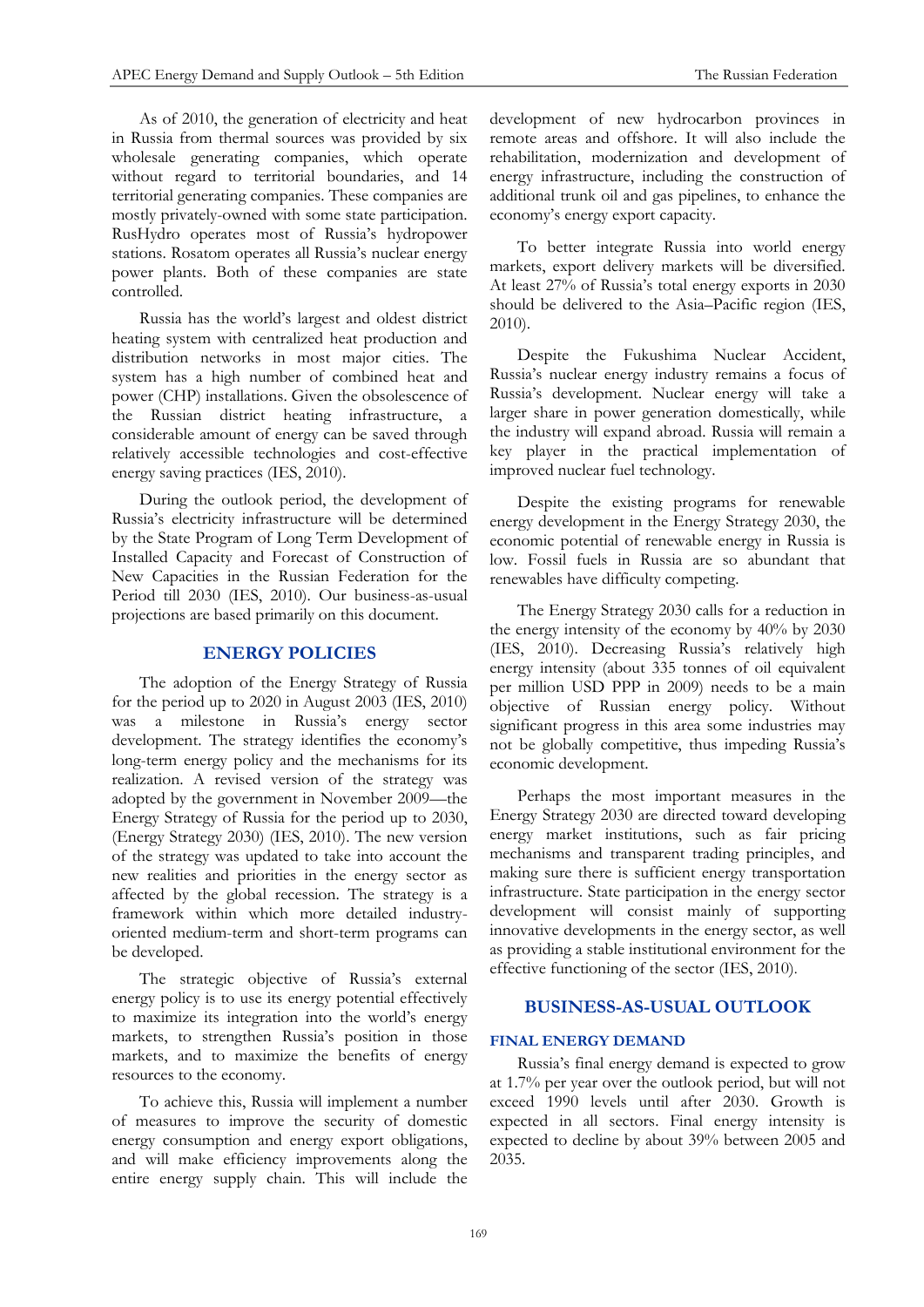



Source: APERC Analysis (2012) Historical Data: *World Energy Statistics 2011* © OECD/IEA 2011

#### **Figure RUS3: BAU Final Energy Intensity**



Source: APERC Analysis (2012)

#### Industry

Russia's industrial energy demand is projected to grow at an average annual rate of 2.2% until 2035, with industrial growth driven by infrastructure project development in the economy. The anticipated technological retrofitting of industrial facilities is expected to contribute to improvements in energy efficiency. Moreover, a firmly implemented policy to reduce energy subsidies and link domestic energy prices with world benchmarks is expected to provide a major stimulus for energy efficiency improvements in the long term.

#### Transport

Transport energy demand increases of 1.3% annually are expected over the outlook period. Rising incomes will gradually increase passenger vehicle ownership, from around 230 per 1000 people in 2005 to about 660 per 1000 in 2035.

Road transport will continue to consume the largest share of the energy used in the transport sector over the outlook period. The improvement in

living standards and increased vehicle ownership will lead to a shift from public transport to individual passenger vehicles for commuting.

## **Other**

Energy consumption in the 'other' economic sectors (residential, commercial, and agriculture) is expected to grow by 1.2% annually over the outlook period. Due to Russia's frigid climate, space heating accounts for a large share of this demand. Russia's district heating systems will meet 43% of 'other' sector energy demand in 2035, while gas will account for another 22%. However, the current energy efficiency of heat generation and use in the residential and commercial sectors is low. A gradual shift to more energy-efficient apartment and office buildings is expected over the outlook period, encouraged by government programs. Coal and renewable energy (mainly biomass) will maintain shares of 5% and 1% respectively, mainly due to their importance in rural and remote areas.

### **PRIMARY ENERGY SUPPLY**

Russia's total primary energy supply is expected to reach 1009 Mtoe in 2035. Nuclear energy is projected to grow the fastest at an average annual rate of 5% per year, followed by new renewable energy (NRE) at 3.2%. However, NRE's share of the total primary energy supply will still be only about 1.4% in 2035. Of the fossil fuels, oil will grow the fastest at 1.7% per year, driven by a growing transport demand. At the same time natural gas will grow by 1.2% per year, while coal will grow by 1.1% per year. Hydro output will be virtually unchanged over the outlook period.

Although there are huge untapped hydro resources in the Russian Far East, their remote location and lack of local markets makes them unlikely to be developed during the outlook period.

#### **Figure RUS4: BAU Primary Energy Supply**



Source: APERC Analysis (2012)

Historical Data: *World Energy Statistics 2011* © OECD/IEA 2011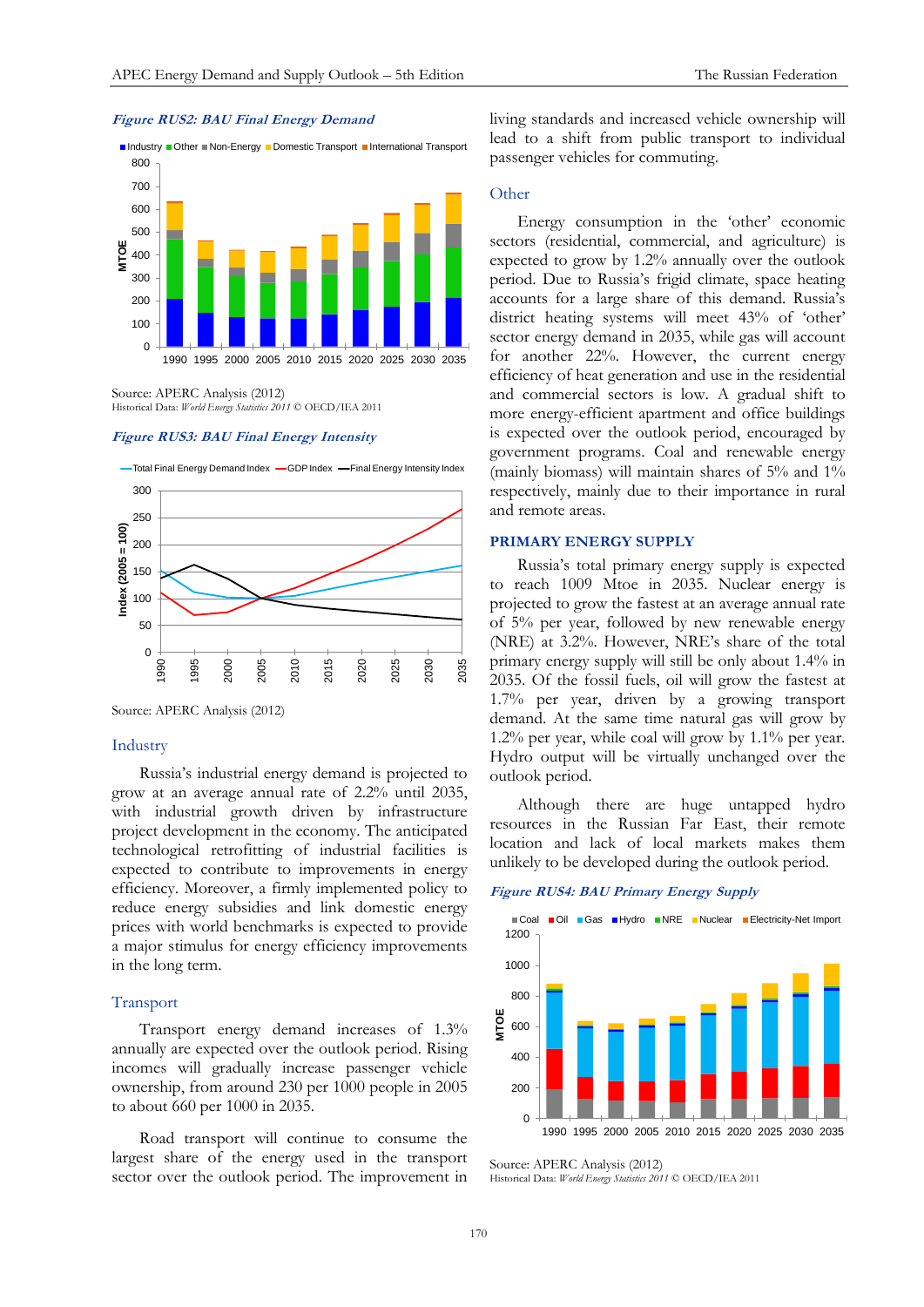## **Figure RUS5: BAU Energy Production and Net Imports**



Source: APERC Analysis (2012)

Historical Data: *World Energy Statistics 2011* © OECD/IEA 2011

Significant growth is expected in coal and gas production and exports. However, oil exports will experience a contraction over the outlook period, as domestic demand will grow and (after 2020) production may decline.

#### **ELECTRICITY**

Electricity demand is projected to grow at an average annual rate of 2.5%. This will require an increase in installed generation capacity from 237 GW in 2010 to 335 GW by 2035 or, in other words, the construction of more than an average 4 GW of new capacity each year within the outlook period.

#### **Figure RUS6: BAU Electricity Generation Mix**



Source: APERC Analysis (2012)

Historical Data: *World Energy Statistics 2011* © OECD/IEA 2011

Natural gas will be the main input fuel for electricity generation in 2035 (39% share), followed by nuclear  $(35\%)$ , coal  $(14\%)$  and hydro  $(11\%)$ . Electricity generation from renewable sources is expected to increase robustly at an average annual rate of 5.9%; however, its share will remain less than 1%. Petroleum products will likewise account for less than 1% of electricity generation, but they will be the major fuel for electricity generation in isolated areas,

in particular for the northern regions in the Russian Far East.

## **CO<sup>2</sup> EMISSIONS**

Over the outlook period, Russia's total CO<sub>2</sub> emissions from the energy sector are projected to reach 2113 million tonnes of CO2, which is still lower than the 1990 level of 2424 million tonnes. The emissions from electricity and district heating production will contribute 50% of the total CO<sup>2</sup> emissions in 2035. (Note, in Figure RUS7,  $CO<sub>2</sub>$ emissions from heat production shift from Electricity Generation to Other Transformation after 2010 due to data limitations.)

#### **Figure RUS7: BAU CO2 Emissions by Sector**



Source: APERC Analysis (2012)

The major factor restraining the growth of Russia's  $CO<sub>2</sub>$  emissions is the expected decline in energy intensity of GDP at an average annual rate of 1.7% per year (see Table RUS1 below).

## **Table RUS1: Analysis of Reasons for Change in BAU CO2 Emissions from Fuel Combustion**

|                                               |         | (Average Annual Percent Change) |          |          |          |
|-----------------------------------------------|---------|---------------------------------|----------|----------|----------|
|                                               | 1990-   | $2005 -$                        | $2005 -$ | $2005 -$ | $2010 -$ |
|                                               | 2005    | 2010                            | 2030     | 2035     | 2035     |
| Change in CO <sub>2</sub> Intensity of Energy | $-0.9%$ | 0.4%                            | $-0.2%$  | $-0.3%$  | $-0.4%$  |
| Change in Energy Intensity of GDP             | $-1.3%$ | $-3.5%$                         | $-2.0%$  | $-2.0%$  | $-1.7%$  |
| Change in GDP                                 | $-0.7%$ | 3.5%                            | 3.4%     | 3.3%     | 3.3%     |
| <b>Total Change</b>                           | $-2.9%$ | 0.2%                            | 1.0%     | 1.0%     | 1.2%     |
|                                               |         |                                 |          |          |          |

Source: APERC Analysis (2012)

#### **CHALLENGES AND IMPLICATIONS OF BAU**

Russia is one of the most energy-intensive economies in the world because of a) its frigid climate; b) the disproportionally large shares of energy-intensive industries in contrast to the much lower shares of less energy-intensive industries and services; and c) the high proportion of technologically obsolete assets within industry and the energy supply infrastructure.

In the energy sector, a refurbishment of the refining industry in Russia is urgently required to meet tightening fuel quality standards and to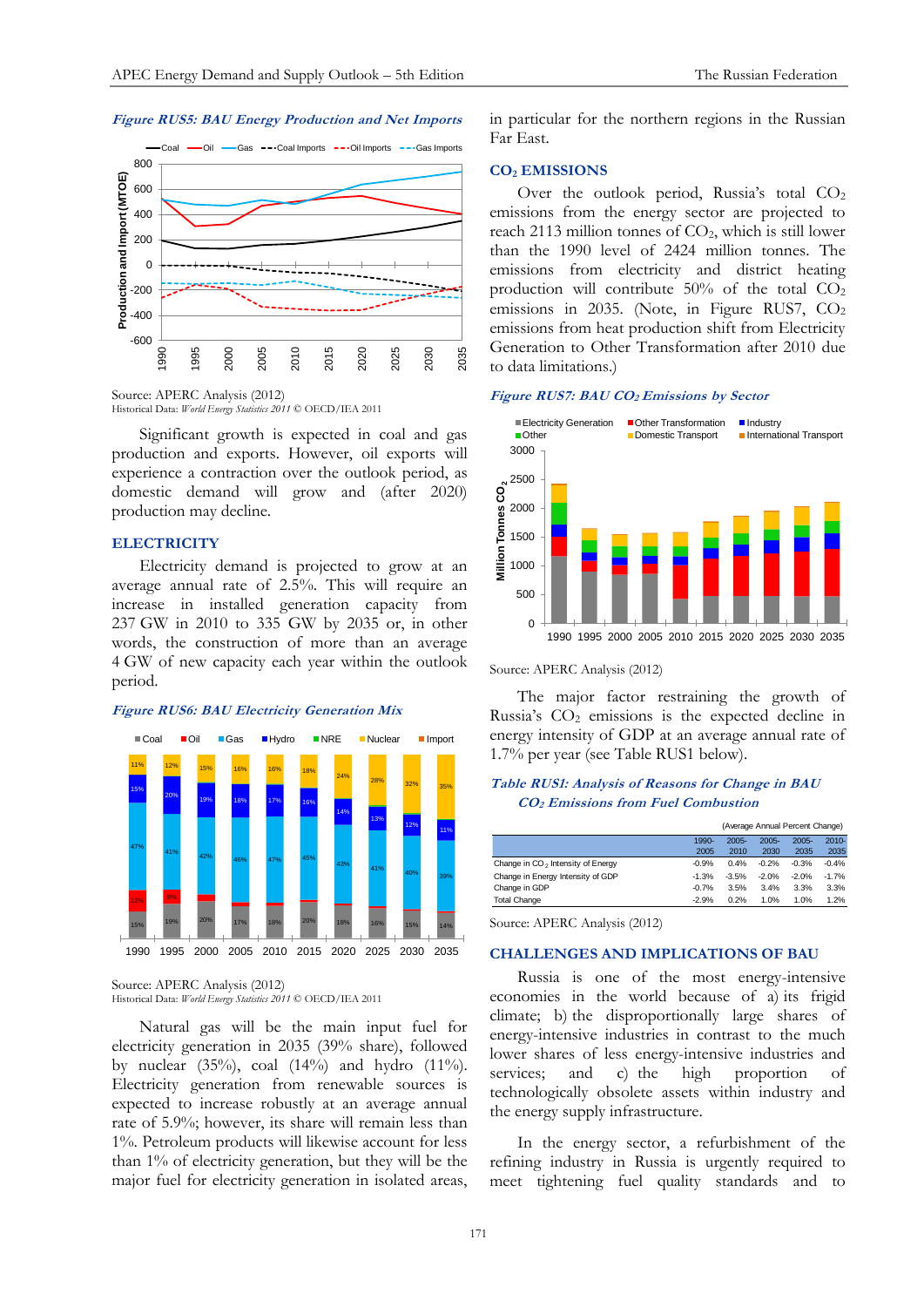drastically increase the yield of light products (which is the lowest of all APEC member economies). Russia will need to invest heavily in oil and gas exploration and development in frontier areas and offshore, and in the development of the accompanying energy infrastructure needed to service both existing markets in Europe, and new markets in Asia–Pacific. An inflow of investment into the energy sector would be facilitated by improved investor confidence in the stability of Russian institutional arrangements and by domestic energy price liberalization.

## **ALTERNATIVE SCENARIOS**

To address the energy security, economic development, and environmental sustainability challenges posed by the business-as-usual (BAU) outcomes, three sets of alternative scenarios were developed for most APEC economies.

## **HIGH GAS SCENARIO**

To understand the impacts higher gas production might have on the energy sector, an alternative 'High Gas Scenario' was developed. The assumptions behind this scenario are discussed in more detail in Volume 1, Chapter 12. The scenario was built around estimates of gas production that might be available at BAU prices or below if constraints on gas production and trade could be reduced.

The High Gas Scenario production for Russia assumed the production increase shown in Figure RUS8, which equals 48% by 2035 compared with BAU. Russia has vast resources of gas in frontier areas of production like Yamal, Eastern Siberia and the Far East, which require significant investment in both production and pipeline transport infrastructure.

The High Gas Scenario would remove the restrictions on the use of the export pipeline system by private gas producing companies. This would enable greater investment in offshore gas production for liquefied natural gas (LNG) exports from both the Northern Shelf and the Far East, as well as in the onshore development of Eastern Russian gas basins for pipeline transportation to international markets, including pipeline supply to China, Korea and possibly Japan.





Source: APERC Analysis (2012)

The additional gas in the High Gas Scenario was assumed to replace coal in electricity generation. Figure RUS9 shows the High Gas Scenario electricity generation mix. This graph may be compared with the BAU scenario graph in Figure RUS6. It can be seen that the gas share has increased by 14% by 2035, while the coal share has declined by a corresponding amount.

## **Figure RUS9: High Gas Scenario – Electricity Generation Mix**



Source: APERC Analysis (2012)

Historical Data: *World Energy Statistics 2011* © OECD/IEA 2011

A higher gas share in the electricity generation  $mix$  is projected to reduce the  $CO<sub>2</sub>$  emissions in electricity generation by 10% by 2020 and by 29% by 2035, since gas has roughly half the  $CO<sub>2</sub>$  emissions of coal per unit of electricity generated. In addition to lowering CO<sub>2</sub> emissions, the High Gas Scenario would boost Russian economic growth, especially in the remote eastern regions of the economy.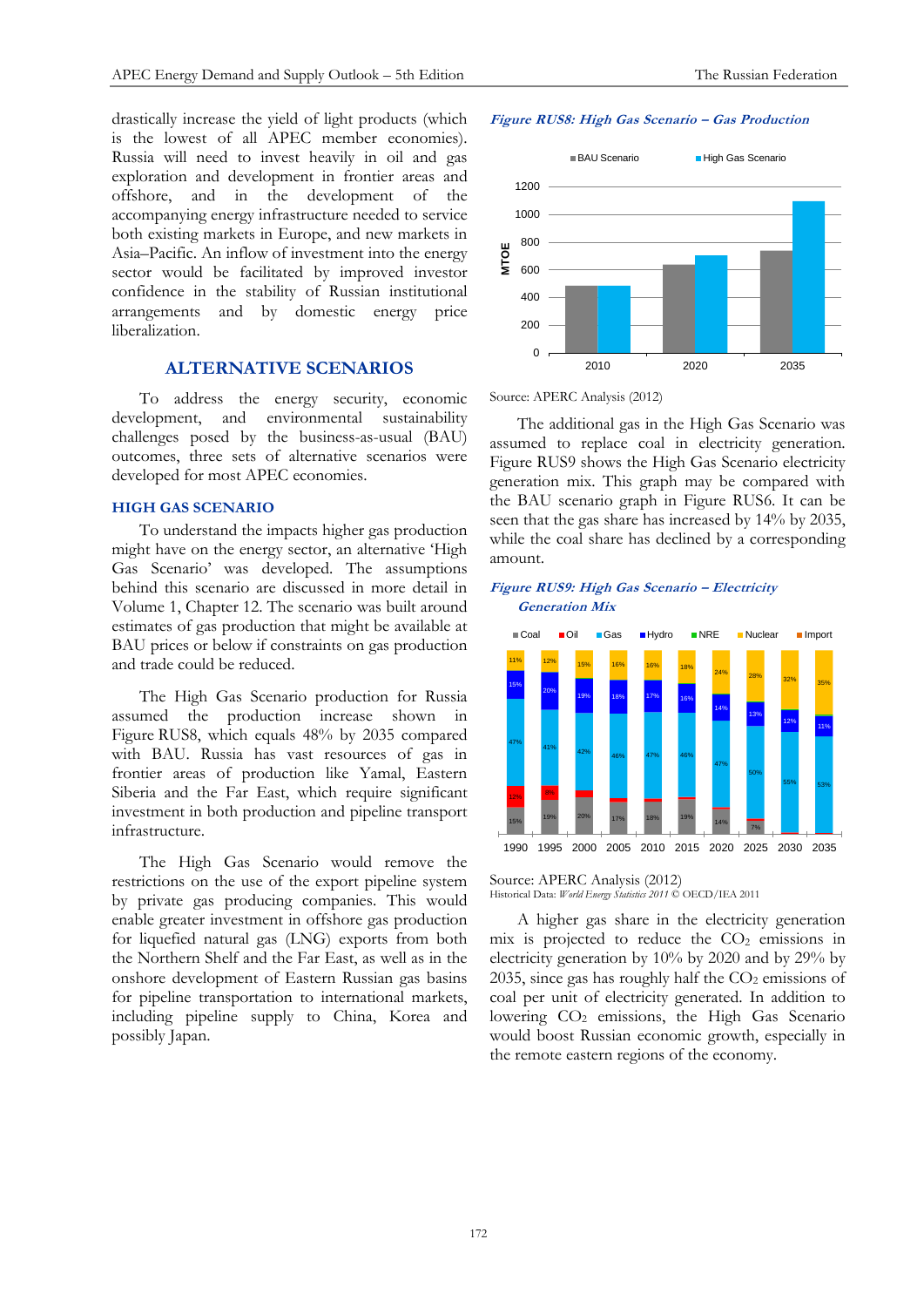## **Figure RUS10: High Gas Scenario – CO<sup>2</sup> Emissions from Electricity Generation**



Source: APERC Analysis (2012)

## **ALTERNATIVE URBAN DEVELOPMENT SCENARIOS**

To understand the impacts of future urban development on the energy sector, three alternative urban development scenarios were developed: 'High Sprawl', 'Constant Density', and 'Fixed Urban Land'. The assumptions behind these scenarios are discussed in Volume 1, Chapter 5.

Figure RUS11 shows the change in vehicle ownership under BAU and the three alternative urban development scenarios. Urban planning has a direct effect on the expected level at which the longterm saturation of vehicle ownership is reached. In the High Sprawl scenario, vehicle ownership would be about 9% higher than BAU by 2035, while in the Constant Density scenario, it would be about 7% below BAU. Note, in most economies the Fixed Urban Land scenario has a population density higher than the Constant Density scenario, and therefore a lower vehicle ownership. However, due to Russia's expected population decline, this is not the case for Russia.

## **Figure RUS11: Urban Development Scenarios – Vehicle Ownership**



Source: APERC Analysis (2012)

Figure RUS12 shows the change in light vehicle oil consumption under BAU and the three alternative urban development scenarios. The impact on oil

consumption in the light vehicle fleet is compounded by the change in vehicle travel, since in compact cities the travel distances per vehicle are typically lower than those in sprawling cities. Consequently, in the High Sprawl scenario light vehicle oil consumption would be 23% higher than BAU, while in the Constant Density scenario it would be 16% lower than BAU.

## **Figure RUS12: Urban Development Scenarios – Light Vehicle Oil Consumption**



Source: APERC Analysis (2012)

Figure RUS13 shows the change in light vehicle CO<sup>2</sup> emissions in Russia under BAU and the three alternative urban development scenarios. The impact of urban planning on  $CO<sub>2</sub>$  emissions is similar to the impact of urban planning on energy use, since there is no significant change in the mix of fuels used under any of these cases.

## **Figure RUS13: Urban Development Scenarios – Light Vehicle Tank-to-Wheel CO2 Emissions**



Source: APERC Analysis (2012)

### **VIRTUAL CLEAN CAR RACE**

To understand the impacts of vehicle technology on the energy sector, four alternative vehicle scenarios were developed: 'Hyper Car Transition' (ultra-light conventionally-powered vehicles), 'Electric Vehicle Transition', 'Hydrogen Vehicle Transition', and 'Natural Gas Vehicle Transition'. The assumptions behind these scenarios are discussed in Volume 1, Chapter 5.

Figure RUS14 shows the evolution of the vehicle fleet under BAU and the four 'Virtual Clean Car Race' scenarios. By 2035 the share of the alternative vehicles in the fleet reaches around 56% compared to